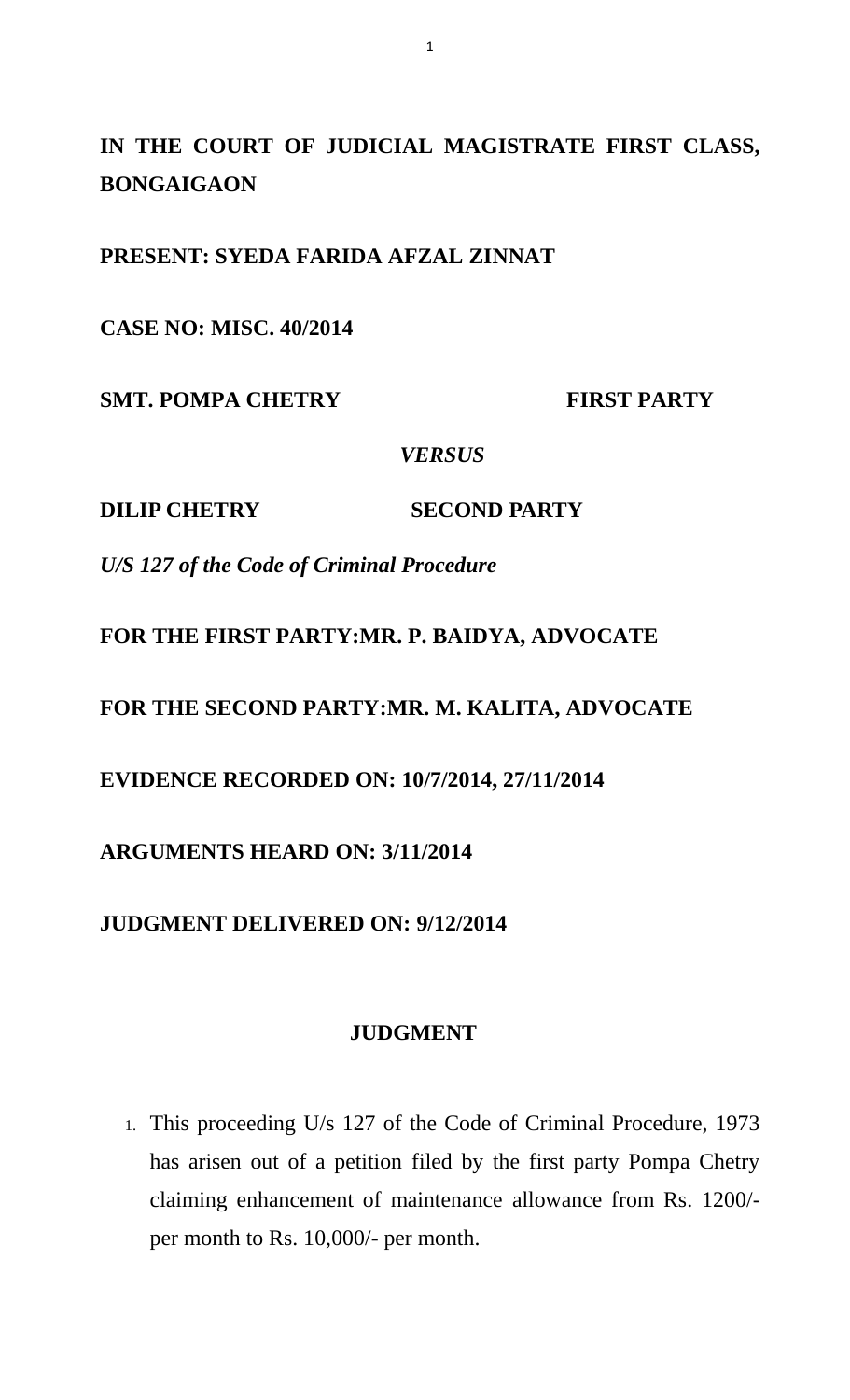- 2. The case of the first party is that on 24/9/2000 the learned S.D.J.M (S), Bongaigaon awarded Rs. 500/- per month as monthly maintenance to her in connection with Misc. Case 9/2000. Subsequently, the amount of monthly maintenance allowance was increased to Rs. 800/- per month in Misc 12/2005. Further, in Misc. 81/2010 the amount was further increased to Rs. 1200/- per month. That, since the date of last enhancement order, the price of essential commodities has risen and as such the cost of living has also increased. That, the second party has got promotion in his job and his salary increased considerably to Rs. 35,000/- per month. The first party also stated that she has to live in rented house and is also suffering from illness and so it is not possible to maintain herself with Rs. 1,200/- per month. Thus she prayed for enhanced maintenance as above.
- 3. The second party contested by filing written statement stating therein that the petition is not maintainable and stated that the last enhancement was made only 2 years ago and so the enhancement sought is early. Second party denied that his salary is Rs. 35,000/-. According to the second party he did not get any promotion and is serving in the same post and gets a lump sum salary after deduction of departmental loans. He also pleaded that the second party can maintain herself without his help and she has filed this petition just to harass him and thus prayed for dismissing the petition.
- 4. Upon perusal of the pleadings the following points are taken up for consideration:

## **Whether the first party is entitled to enhancement and if so, to what extent?**

5. In support of their case both the parties examined themselves as witnesses. I have gone through the arguments put forward by the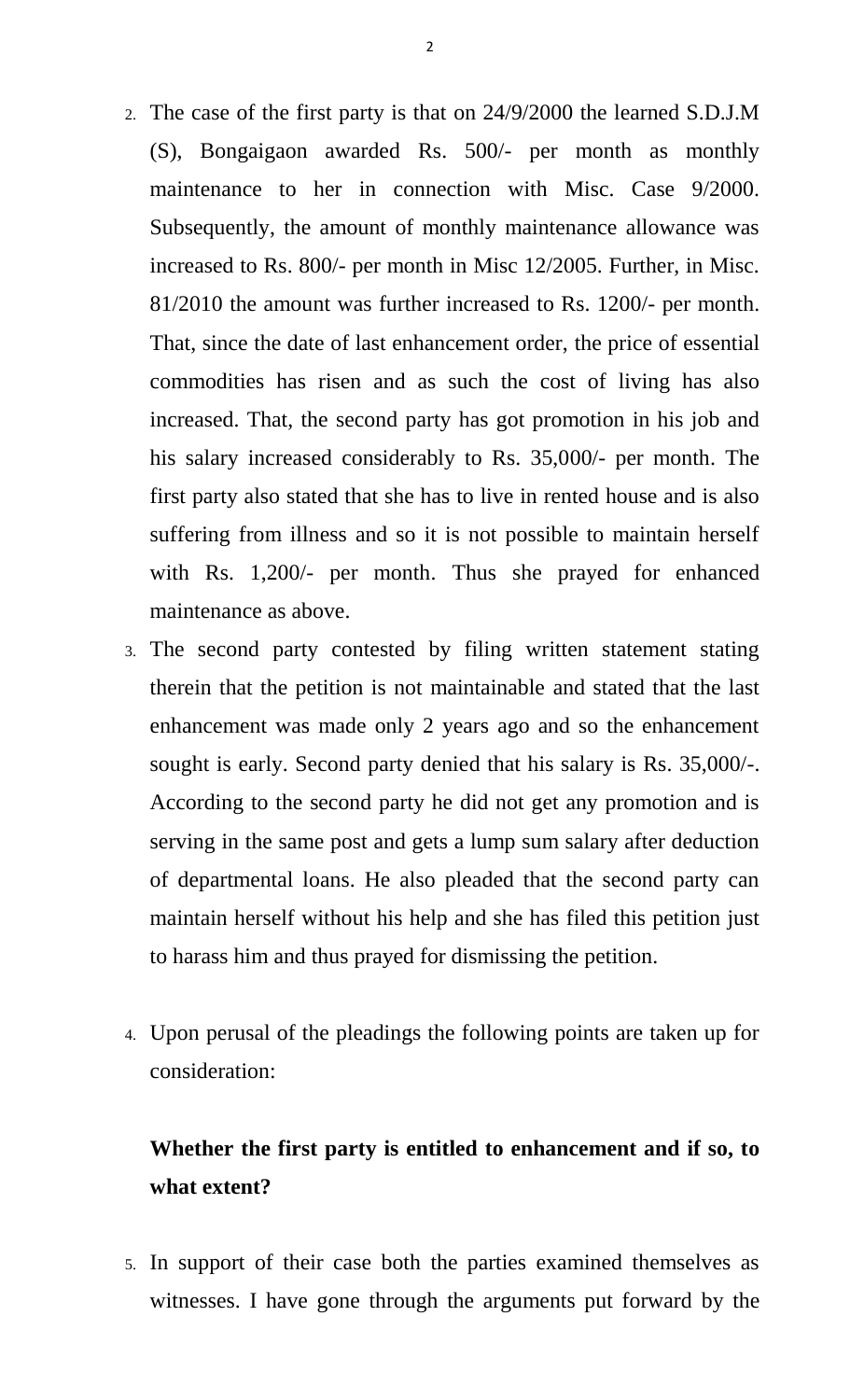learned counsel of the parties and gone through the Evidence on Record.

- 6. DISCUSSION ON EVIDENCE, DECISION AND REASONS THEREOF:
- 7. First party stated on oath that in the year 2011 the learned S.D.J.M (S), Bongaigaon enhanced the maintenance allowance from Rs. 800/- to Rs. 1,200/-. That, at present she is getting Rs. 1,200/- per month and she ends up spending Rs. 200/- per month in coming to Court to collect the maintenance allowance. From the remaining Rs. 1000/- she spends Rs. 700/- in house rent and only Rs. 300/- is left for food and clothing. She stated that she finds it difficult to maintain herself in Rs. 300/-. She also stated that nowadays she suffers from chest pain but she is unable to afford treatment because of financial constraint. She even stated that she has no money to buy clothes.
- 8. During cross examination first party stated that she went to Civil Hospital once but she has not submitted the prescriptions in Court. She also admitted that the second party has two daughters from his second marriage.
- 9. Dilip Chetry, the second party stated in his evidence that he has two daughters and a brother and he looks after the family of his brother too along with his own family. He stated that he cannot afford to provide enhanced maintenance to the first party.
- 10. The first party had called for the salary slip of the second party from the concerned department of Railways. During cross examination, the second party exhibited the salary slip as Exhibit A which shows